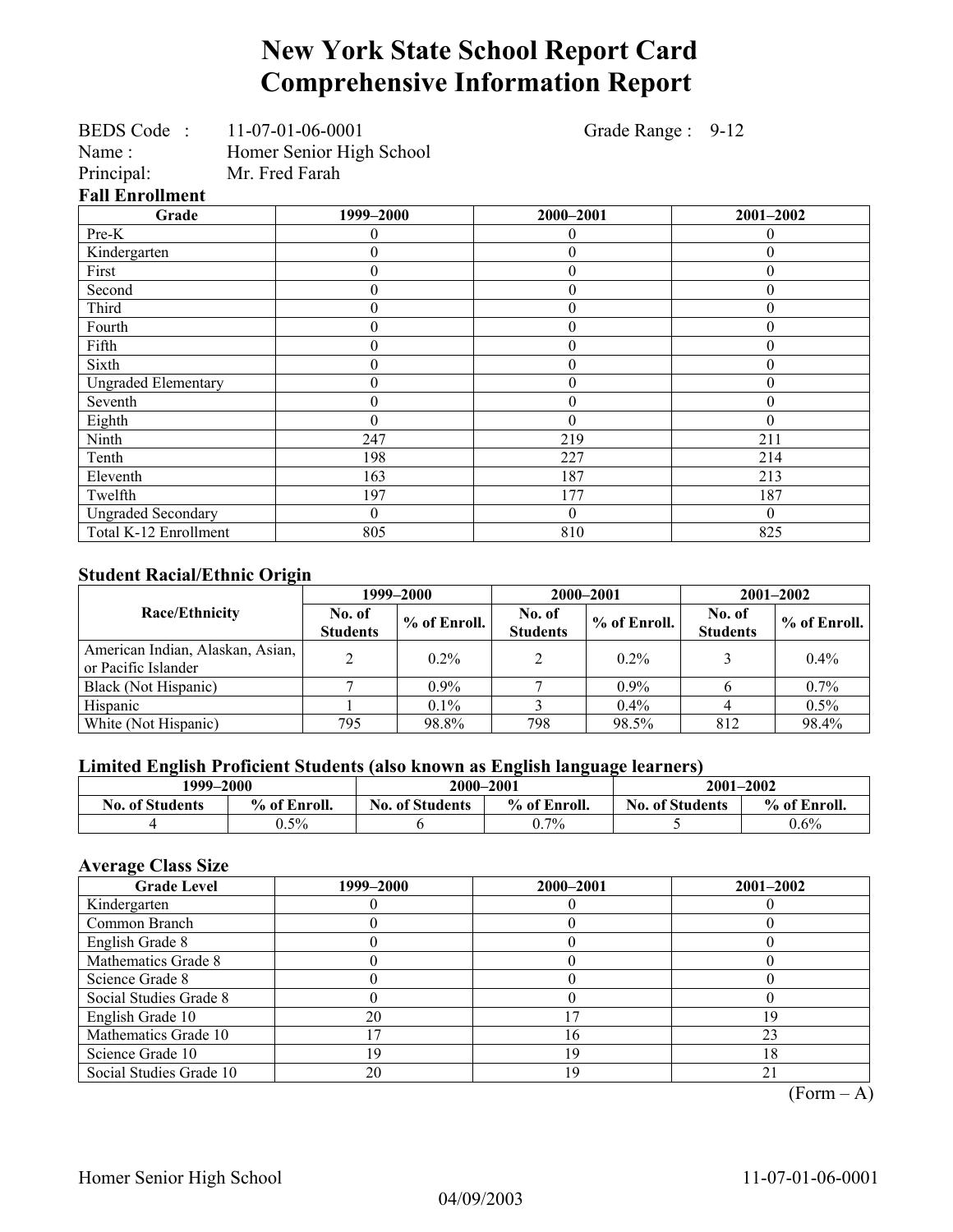#### **District Need to Resource Capacity Category**

| <b>N/RC Category</b> | <b>Description</b>                                                                                 |
|----------------------|----------------------------------------------------------------------------------------------------|
|                      | This is a school district with average student needs in relation to<br>district resource capacity. |

#### **Similar School Group and Description**

| <b>Similar School Group</b><br><b>Description</b> |                                                                       |  |  |  |
|---------------------------------------------------|-----------------------------------------------------------------------|--|--|--|
| 50                                                | All schools in this group are secondary level schools in school       |  |  |  |
|                                                   | districts with average student needs in relation to district resource |  |  |  |
|                                                   | capacity. The schools in this group are in the middle range of        |  |  |  |
|                                                   | student needs for secondary level schools in these districts.         |  |  |  |

All schools within the same N/RC category are divided into three similar school groups defined by the percentage of students in the school who are eligible for the free-lunch program and/or who are limited English proficient (also known as English language learners).

#### **Attendance and Suspension**

|                               | 1998–1999       |          |                 | 1999–2000 | 2000-2001       |         |
|-------------------------------|-----------------|----------|-----------------|-----------|-----------------|---------|
|                               | No. of          | $%$ of   | No. of          | $%$ of    | No. of          | $%$ of  |
|                               | <b>Students</b> | Enroll.  | <b>Students</b> | Enroll.   | <b>Students</b> | Enroll. |
| <b>Annual Attendance Rate</b> |                 | 93.2%    |                 | 93.8%     |                 | 93.6%   |
| <b>Student Suspensions</b>    | 84              | $10.4\%$ | 45              | 5.6%      | 69              | 8.5%    |

### **Student Socioeconomic and Stability Indicators (Percent of Enrollment)**

|                          | 1999-2000 | 2000-2001 | $2001 - 2002$ |
|--------------------------|-----------|-----------|---------------|
| <b>Free Lunch</b>        | $10.3\%$  | $6.9\%$   | 7.8%          |
| Reduced Lunch            | $4.1\%$   | $4.2\%$   | $3.5\%$       |
| <b>Public Assistance</b> | $11-20%$  | $11-20%$  | $11 - 20\%$   |
| <b>Student Stability</b> | 99%       | 96%       | 91%           |

#### **Staff Counts**

| <b>Staff</b>                          | $2001 - 2002$ |
|---------------------------------------|---------------|
| <b>Total Teachers</b>                 | 61            |
| <b>Total Other Professional Staff</b> |               |
| <b>Total Paraprofessionals</b>        | ΝA            |
| Teaching out of Certification*        |               |
| Teachers with Temporary Licenses      |               |

\*Teaching out of certification more than on an incidental basis. Teachers with temporary licenses are also counted as teaching out of certification.

 $(Form - B)$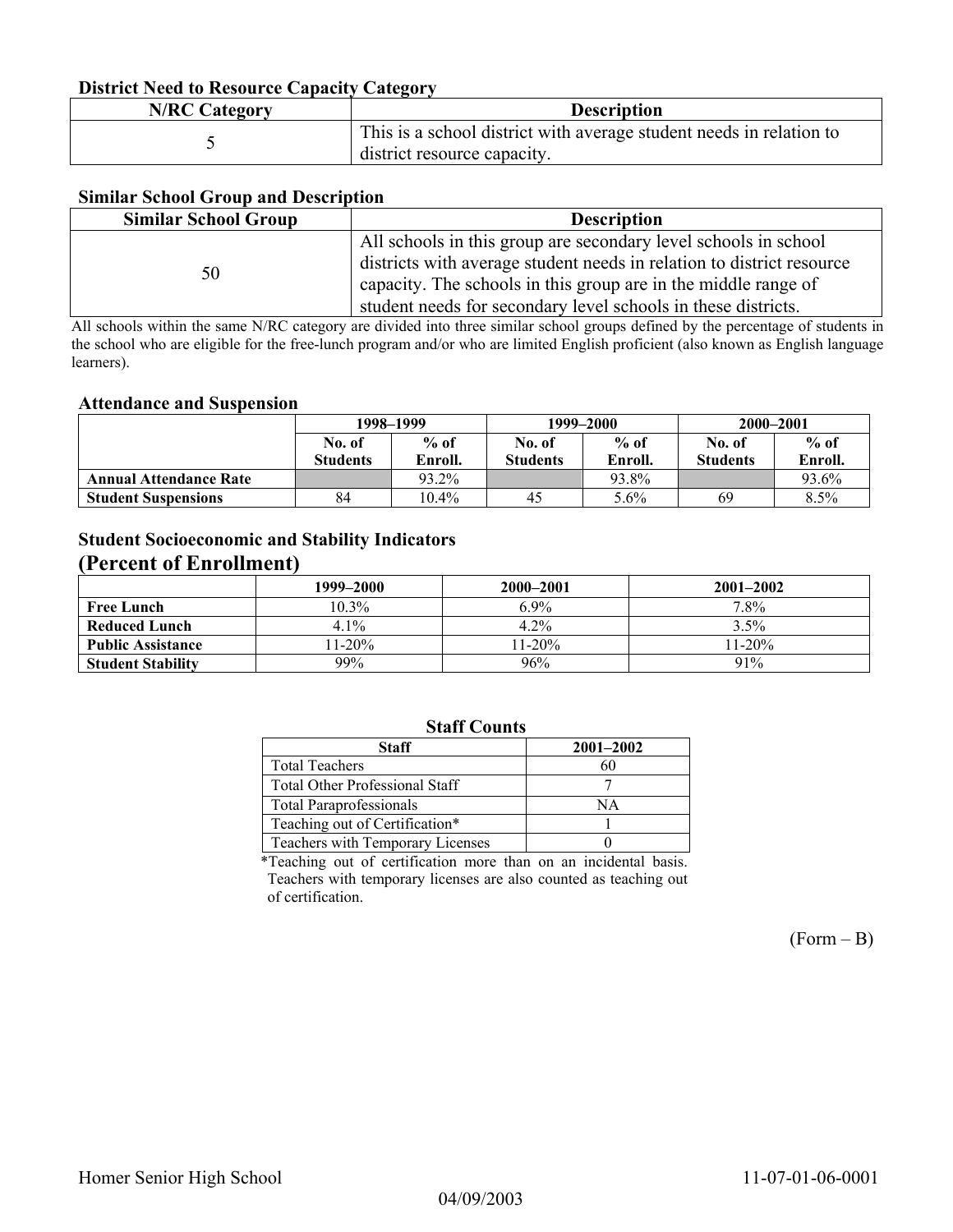## **High School Graduates and Noncompleters**

|                               | men senoor sraaaatos marmine riegents Diplomas<br>1999–2000 |                                   |                                                    | 2000-2001      |                            |                                                    | $2001 - 2002$  |                                   |                                                    |
|-------------------------------|-------------------------------------------------------------|-----------------------------------|----------------------------------------------------|----------------|----------------------------|----------------------------------------------------|----------------|-----------------------------------|----------------------------------------------------|
|                               | <b>Total</b><br>Grads                                       | <b>Regents</b><br><b>Diplomas</b> | $\frac{6}{9}$<br><b>Regents</b><br><b>Diplomas</b> | Total<br>Grads | Regents<br><b>Diplomas</b> | $\frac{0}{0}$<br><b>Regents</b><br><b>Diplomas</b> | Total<br>Grads | <b>Regents</b><br><b>Diplomas</b> | $\frac{6}{9}$<br><b>Regents</b><br><b>Diplomas</b> |
| General<br>Education          | 164                                                         | 102                               | 62%                                                | 131            | 73                         | 56%                                                | 160            | 104                               | 65%                                                |
| Students with<br>Disabilities | 21                                                          | 4                                 | 19%                                                | 21             |                            | 24%                                                | 16             |                                   | 19%                                                |
| All Students                  | 185                                                         | 106                               | 57%                                                | 152            | 78                         | 51%                                                | 176            | 107                               | 61%                                                |

### **High School Graduates Earning Regents Diplomas\***

\*Only students awarded local diplomas (including local diplomas with Regents endorsements) are counted as high school graduates. Data reported for the 1999–2000 and 2000–2001 school years include August, January, and June graduates. Data reported for the 2001–2002 school year include only January and June graduates.

#### **Distribution of 2001–2002 Graduates (All Students)**

|               | To 4-vear<br>College | To 2-year<br>College | <b>To Other Post-</b><br>Secondary | To the Military | Emplovment | Other |
|---------------|----------------------|----------------------|------------------------------------|-----------------|------------|-------|
| <b>Number</b> | ບມ                   | 48                   |                                    |                 | ے ر        |       |
| Percent       | 47%                  | 27%                  | 2%                                 | $4\%$           | 18%        | 2%    |

#### **Number of High School Completers with Disabilities in 2001–2002**

| Graduates*<br>'a) | <b>Regents</b><br><b>Diplomas</b><br>Ъ) | <b>IEP Diplomas</b><br>or Certificates<br>c | All 2001-2002<br><b>Completers</b><br>$(a+c)$ |
|-------------------|-----------------------------------------|---------------------------------------------|-----------------------------------------------|
|                   |                                         |                                             |                                               |

\*Local Diplomas (including local diplomas with Regents endorsements)

#### **High School Noncompletion Rates**

|                     |                            |                 | 1999-2000 |                 | 2000-2001 | 2001-2002       |         |
|---------------------|----------------------------|-----------------|-----------|-----------------|-----------|-----------------|---------|
|                     |                            | No. of          | $%$ of    | No. of          | $%$ of    | No. of          | $%$ of  |
|                     |                            | <b>Students</b> | Enroll.   | <b>Students</b> | Enroll.   | <b>Students</b> | Enroll. |
| General-            | Dropped Out                |                 |           |                 |           | 10              | $1.2\%$ |
| <b>Education</b>    | Entered GED Program*       |                 |           |                 |           |                 | $0.1\%$ |
| <b>Students</b>     | <b>Total Noncompleters</b> |                 |           |                 |           | 11              | $1.3\%$ |
| <b>Students</b>     | Dropped Out                |                 |           |                 |           | г,              | $0.8\%$ |
| with                | Entered GED Program*       |                 |           |                 |           | $\theta$        | $0.0\%$ |
| <b>Disabilities</b> | <b>Total Noncompleters</b> |                 |           |                 |           | г,              | $0.8\%$ |
| All                 | Dropped Out                | 13              | 1.6%      | 14              | $1.7\%$   | 17              | $2.1\%$ |
| <b>Students</b>     | Entered GED Program*       | $\Omega$        | $0.0\%$   |                 | $0.6\%$   |                 | $0.1\%$ |
|                     | <b>Total Noncompleters</b> | 13              | $1.6\%$   | 19              | $2.3\%$   | 18              | $2.2\%$ |

\*The number and percentage of students who left K-12, diploma-bound systems and entered an alternative program leading to a high school equivalency diploma.

 $(Form - C)$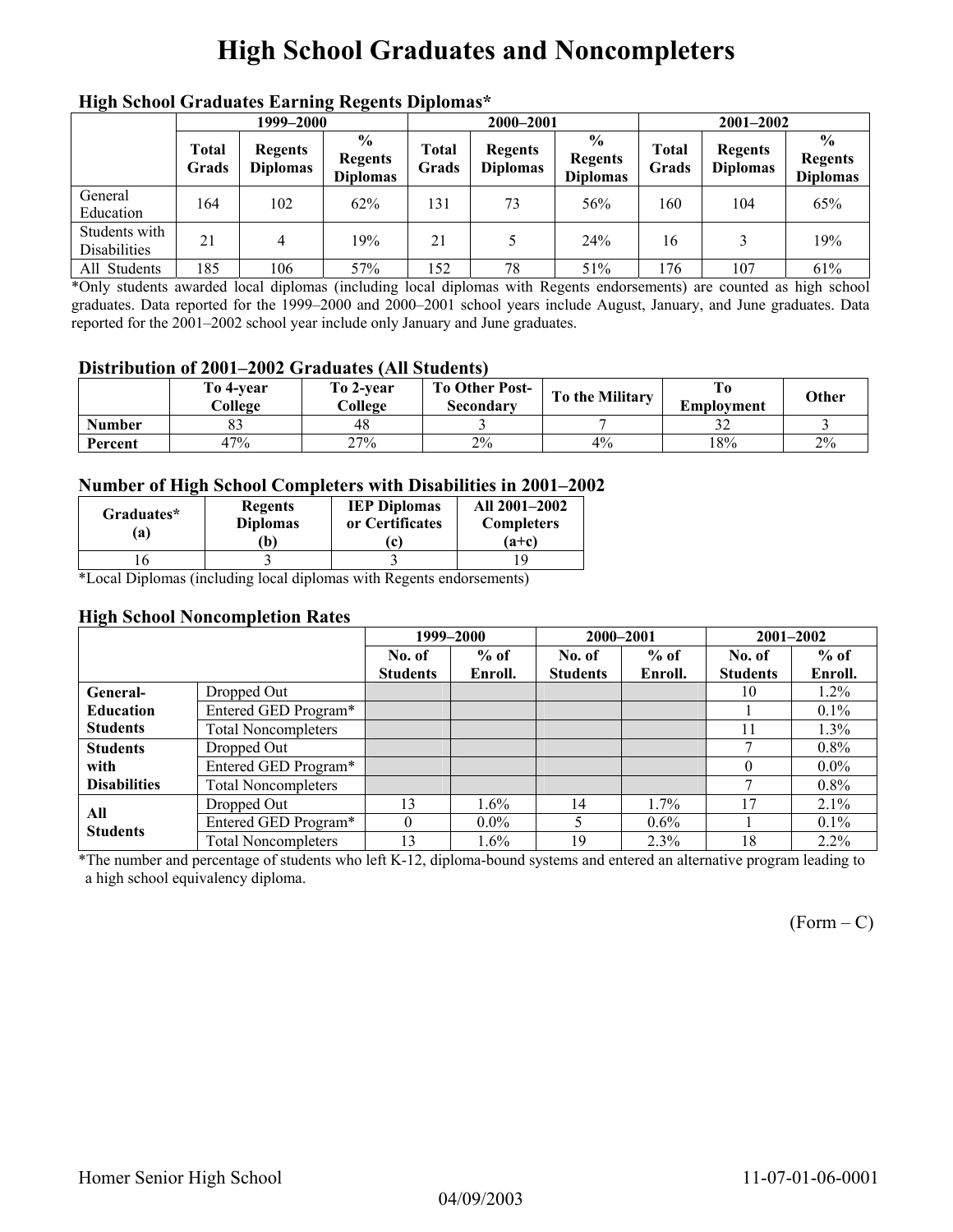# **Regents Competency Tests**

### **General-Education Students**

| <b>Test</b>       | 1999–2000         |           |                   | 2000-2001 | $2001 - 2002$     |           |  |
|-------------------|-------------------|-----------|-------------------|-----------|-------------------|-----------|--|
|                   | <b>No. Tested</b> | % Passing | <b>No. Tested</b> | % Passing | <b>No. Tested</b> | % Passing |  |
| Mathematics       |                   | $0\%$     |                   | $0\%$     |                   |           |  |
| Science           |                   | 71%       |                   |           |                   |           |  |
| Reading           |                   |           |                   |           |                   |           |  |
| Writing           |                   |           |                   |           |                   |           |  |
| Global Studies    |                   | 33%       |                   |           |                   | $0\%$     |  |
| U.S. Hist & Gov't | 22                | 82%       |                   | 43%       |                   |           |  |

#### **Students with Disabilities**

| <b>Test</b>       | 1999–2000         |           |                   | 2000-2001 | $2001 - 2002$     |           |  |
|-------------------|-------------------|-----------|-------------------|-----------|-------------------|-----------|--|
|                   | <b>No. Tested</b> | % Passing | <b>No. Tested</b> | % Passing | <b>No. Tested</b> | % Passing |  |
| Mathematics       |                   | 80%       |                   | 80%       |                   | 91%       |  |
| Science           |                   | $0\%$     | 10                | 50%       |                   | 100%      |  |
| Reading           |                   | $0\%$     |                   |           |                   | $0\%$     |  |
| Writing           |                   | $0\%$     |                   |           |                   |           |  |
| Global Studies    |                   | $0\%$     |                   |           |                   |           |  |
| U.S. Hist & Gov't |                   | 83%       |                   | 50%       |                   |           |  |

 $(Form - E)$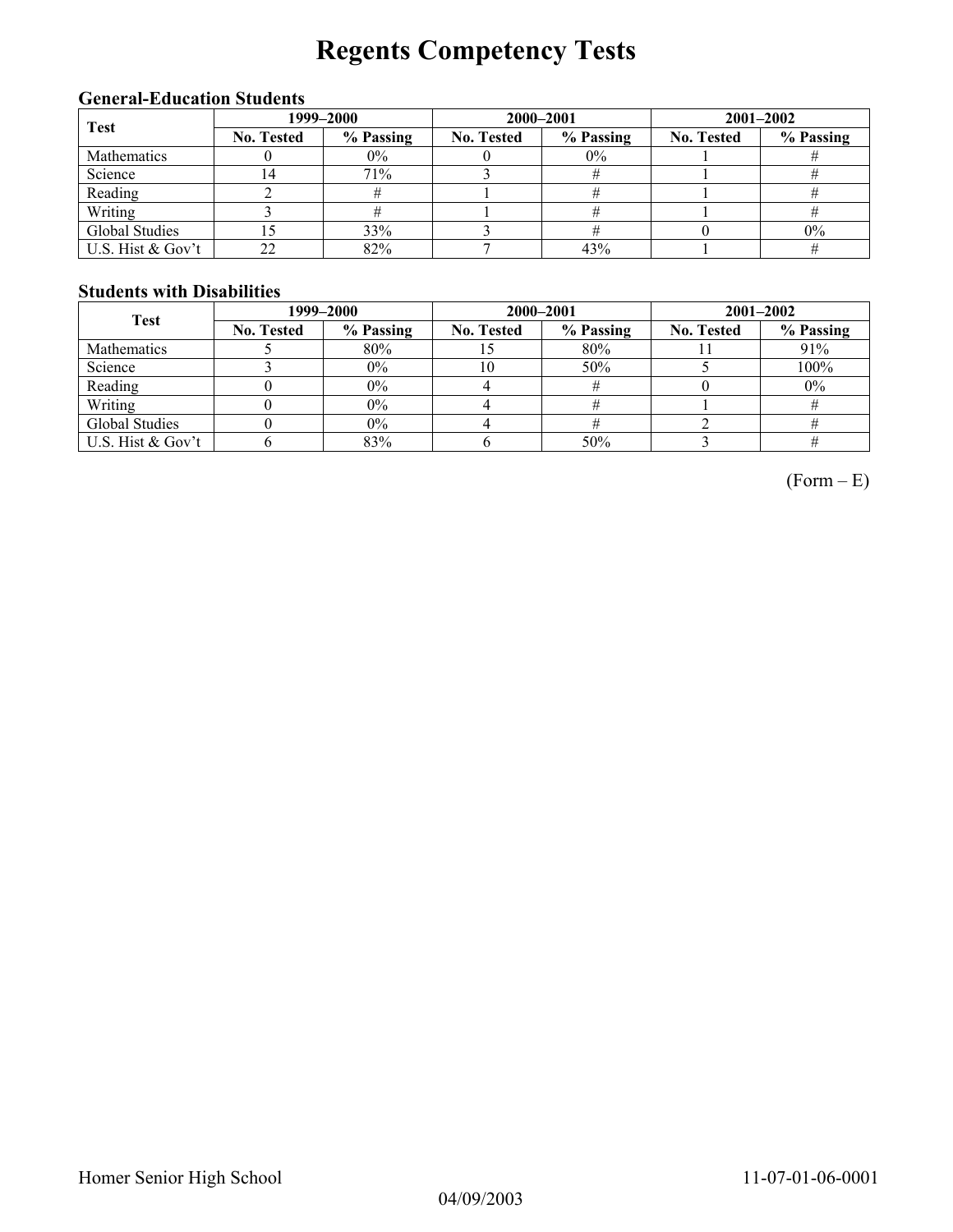| <b>All Students</b>                                               |                  |                              |                                                 |                  | <b>Students with Disabilities</b> |                         |  |  |
|-------------------------------------------------------------------|------------------|------------------------------|-------------------------------------------------|------------------|-----------------------------------|-------------------------|--|--|
|                                                                   | 2000             | 2001                         | 2002                                            | 2000             | 2001                              | 2002                    |  |  |
|                                                                   |                  | <b>Comprehensive English</b> |                                                 |                  |                                   |                         |  |  |
| Number Tested                                                     | 197              | 195                          | 200                                             | 27               | 10                                | 19                      |  |  |
| Number Scoring 55-100                                             | 193              | 185                          | 198                                             | 25               | 10                                | 18                      |  |  |
| Number Scoring 65-100                                             | 164              | 169                          | 187                                             | 10               | 9                                 | 12                      |  |  |
| Number Scoring 85-100                                             | 30               | 46                           | 76                                              | $\mathbf{1}$     | $\mathbf{0}$                      | $\boldsymbol{0}$        |  |  |
| Percentage of Tested Scoring 55-100                               | 98%              | 95%                          | 99%                                             | 93%              | 100%                              | 95%                     |  |  |
| Percentage of Tested Scoring 65-100                               | 83%              | 87%                          | 94%                                             | 37%              | 90%                               | 63%                     |  |  |
| Percentage of Tested Scoring 85-100                               | 15%              | 24%                          | 38%                                             | 4%               | $0\%$                             | $0\%$                   |  |  |
| Sequential Mathematics, Course I (last administered January 2002) |                  |                              |                                                 |                  |                                   |                         |  |  |
| Number Tested                                                     | 178              | 188                          | 62                                              | $\theta$         | 26                                | 18                      |  |  |
| Number Scoring 55-100                                             | 146              | 157                          | 31                                              | $\boldsymbol{0}$ | 14                                | 6                       |  |  |
| Number Scoring 65-100                                             | 134              | 136                          | 18                                              | $\boldsymbol{0}$ | 10                                | $\overline{\mathbf{3}}$ |  |  |
| Number Scoring 85-100                                             | $\overline{53}$  | 50                           | $\overline{3}$                                  | $\boldsymbol{0}$ | $\overline{4}$                    | $\mathbf{1}$            |  |  |
| Percentage of Tested Scoring 55-100                               | 82%              | 84%                          | $50\%$                                          | $0\%$            | 54%                               | 33%                     |  |  |
| Percentage of Tested Scoring 65-100                               | 75%              | 72%                          | 29%                                             | $0\%$            | 38%                               | 17%                     |  |  |
| Percentage of Tested Scoring 85-100                               | 30%              | 27%                          | 5%                                              | $0\%$            | 15%                               | 6%                      |  |  |
| <b>Mathematics A</b>                                              |                  |                              |                                                 |                  |                                   |                         |  |  |
| Number Tested                                                     | $\boldsymbol{0}$ | $\theta$                     | 59                                              | $\boldsymbol{0}$ | $\boldsymbol{0}$                  | 15                      |  |  |
| Number Scoring 55-100                                             | $\overline{0}$   | $\overline{0}$               | $\overline{19}$                                 | $\boldsymbol{0}$ | $\mathbf{0}$                      | $\overline{2}$          |  |  |
| Number Scoring 65-100                                             | $\mathbf{0}$     | $\overline{0}$               | $\overline{7}$                                  | $\boldsymbol{0}$ | $\boldsymbol{0}$                  | $\overline{2}$          |  |  |
| Number Scoring 85-100                                             | $\mathbf{0}$     | $\overline{0}$               | $\boldsymbol{0}$                                | $\mathbf{0}$     | $\mathbf{0}$                      | $\mathbf{0}$            |  |  |
| Percentage of Tested Scoring 55-100                               | $0\%$            | $0\%$                        | 32%                                             | $0\%$            | $0\%$                             | 13%                     |  |  |
| Percentage of Tested Scoring 65-100                               | $0\%$            | $0\%$                        | 12%                                             | $0\%$            | $0\%$                             | 13%                     |  |  |
| Percentage of Tested Scoring 85-100                               | 0%               | 0%                           | 0%                                              | $0\%$            | $0\%$                             | $0\%$                   |  |  |
|                                                                   |                  |                              | Global Studies (last administered January 2000) |                  |                                   |                         |  |  |
| Number Tested                                                     | $\mathbf{0}$     |                              |                                                 | $\mathbf{0}$     |                                   |                         |  |  |
| Number Scoring 55-100                                             | $\mathbf{0}$     |                              |                                                 | $\boldsymbol{0}$ |                                   |                         |  |  |
| Number Scoring 65-100                                             | $\mathbf{0}$     |                              |                                                 | $\boldsymbol{0}$ |                                   |                         |  |  |
| Number Scoring 85-100                                             | $\overline{0}$   |                              |                                                 | $\overline{0}$   |                                   |                         |  |  |
| Percentage of Tested Scoring 55-100                               | $\overline{0\%}$ |                              |                                                 | $0\%$            |                                   |                         |  |  |
| Percentage of Tested Scoring 65-100                               | $0\%$            |                              |                                                 | $0\%$            |                                   |                         |  |  |
| Percentage of Tested Scoring 85-100                               | 0%               |                              |                                                 | 0%               |                                   |                         |  |  |
| Global History and Geography (first administered June 2000)       |                  |                              |                                                 |                  |                                   |                         |  |  |
| Number Tested                                                     | 186              | 227                          | 181                                             | $\mathbf{0}$     | 17                                | 25                      |  |  |
| Number Scoring 55-100                                             | 179              | 222                          | 174                                             | $\boldsymbol{0}$ | $\overline{15}$                   | $\overline{23}$         |  |  |
| Number Scoring 65-100                                             | 168              | 210                          | $\overline{159}$                                | $\overline{0}$   | $\overline{14}$                   | $\overline{16}$         |  |  |
| Number Scoring 85-100                                             | 53               | 76                           | $\overline{61}$                                 | $\overline{0}$   | $\mathbf{1}$                      | $\overline{0}$          |  |  |
| Percentage of Tested Scoring 55-100                               | 96%              | 98%                          | 96%                                             | 0%               | 88%                               | 92%                     |  |  |
| Percentage of Tested Scoring 65-100                               | 90%              | 93%                          | $88\%$                                          | $0\%$            | 82%                               | 64%                     |  |  |
| Percentage of Tested Scoring 85-100                               | $\frac{1}{28%}$  | 33%                          | 34%                                             | 0%               | 6%                                | 0%                      |  |  |

(Form – F)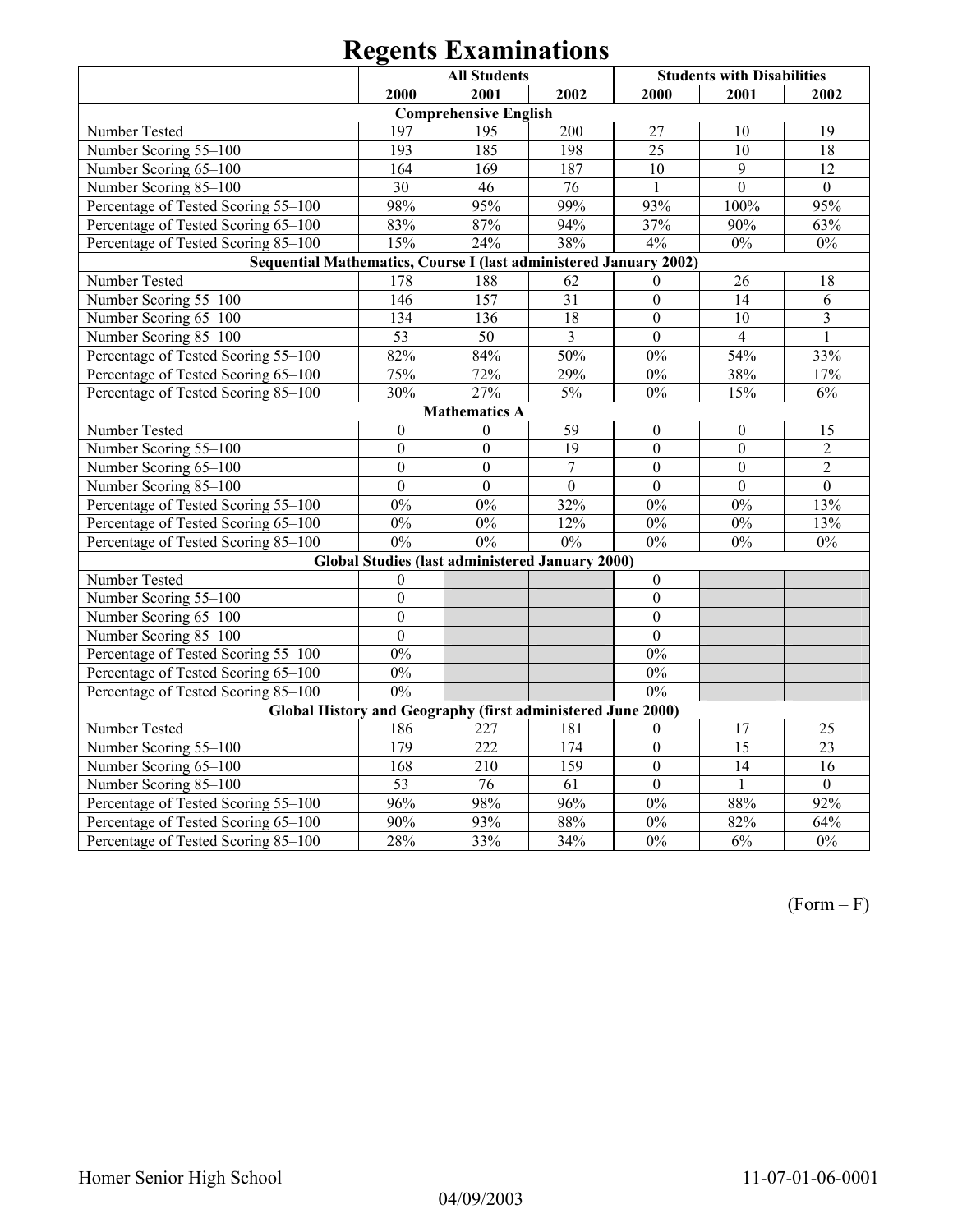|                                                                      | <b>All Students</b> |                                                   |      | <b>Students with Disabilities</b> |                 |                |
|----------------------------------------------------------------------|---------------------|---------------------------------------------------|------|-----------------------------------|-----------------|----------------|
|                                                                      | 2000                | 2001                                              | 2002 | 2000                              | 2001            | 2002           |
| U.S. History and Government (last administered January 2001)         |                     |                                                   |      |                                   |                 |                |
| Number Tested                                                        | 180                 | 19                                                |      | 4                                 | $\overline{2}$  |                |
| Number Scoring 55-100                                                | 152                 | 17                                                |      | $\#$                              | $\overline{\#}$ |                |
| Number Scoring 65-100                                                | 123                 | 12                                                |      | $\overline{\#}$                   | #               |                |
| Number Scoring 85-100                                                | 35                  | $\overline{2}$                                    |      | #                                 | $\overline{\#}$ |                |
| Percentage of Tested Scoring 55-100                                  | 84%                 | 89%                                               |      | $\overline{\#}$                   | $\#$            |                |
| Percentage of Tested Scoring 65-100                                  | 68%                 | 63%                                               |      | $\#$                              | $\#$            |                |
| Percentage of Tested Scoring 85-100                                  | 19%                 | 11%                                               |      | #                                 | $\overline{\#}$ |                |
| U.S. History and Government (first administered June 2001)           |                     |                                                   |      |                                   |                 |                |
| Number Tested                                                        |                     | 171                                               | 220  |                                   | 14              | 19             |
| Number Scoring 55-100                                                |                     | 165                                               | 205  |                                   | 11              | 15             |
| Number Scoring 65-100                                                |                     | 154                                               | 180  |                                   | 11              | 12             |
| Number Scoring 85-100                                                |                     | 88                                                | 78   |                                   | $\overline{2}$  | $\overline{3}$ |
| Percentage of Tested Scoring 55-100                                  |                     | 96%                                               | 93%  |                                   | 79%             | 79%            |
| Percentage of Tested Scoring 65-100                                  |                     | 90%                                               | 82%  |                                   | 79%             | 63%            |
| Percentage of Tested Scoring 85-100                                  |                     | 51%                                               | 35%  |                                   | 14%             | 16%            |
|                                                                      |                     | Living Environment (first administered June 2001) |      |                                   |                 |                |
| Number Tested                                                        |                     | 161                                               | 162  |                                   | $\overline{7}$  | 12             |
| Number Scoring 55-100                                                |                     | 161                                               | 157  |                                   | $\overline{7}$  | 10             |
| Number Scoring 65-100                                                |                     | 158                                               | 153  |                                   | $\overline{7}$  | 8              |
| Number Scoring 85-100                                                |                     | 42                                                | 61   |                                   | 1               | 1              |
| Percentage of Tested Scoring 55-100                                  |                     | 100%                                              | 97%  |                                   | 100%            | 83%            |
| Percentage of Tested Scoring 65-100                                  |                     | 98%                                               | 94%  |                                   | 100%            | 67%            |
| Percentage of Tested Scoring 85-100                                  |                     | 26%                                               | 38%  |                                   | 14%             | 8%             |
| <b>Physical Setting/Earth Science (first administered June 2001)</b> |                     |                                                   |      |                                   |                 |                |
| Number Tested                                                        |                     | 207                                               | 197  |                                   | 32              | 24             |
| Number Scoring 55-100                                                |                     | 189                                               | 182  |                                   | 21              | 21             |
| Number Scoring 65-100                                                |                     | 177                                               | 173  |                                   | 16              | 19             |
| Number Scoring 85-100                                                |                     | 80                                                | 72   |                                   | $\overline{2}$  | $\overline{4}$ |
| Percentage of Tested Scoring 55-100                                  |                     | 91%                                               | 92%  |                                   | 66%             | 88%            |
| Percentage of Tested Scoring 65-100                                  |                     | 86%                                               | 88%  |                                   | 50%             | 79%            |
| Percentage of Tested Scoring 85-100                                  |                     | 39%                                               | 37%  |                                   | 6%              | 17%            |

 $(Form - G)$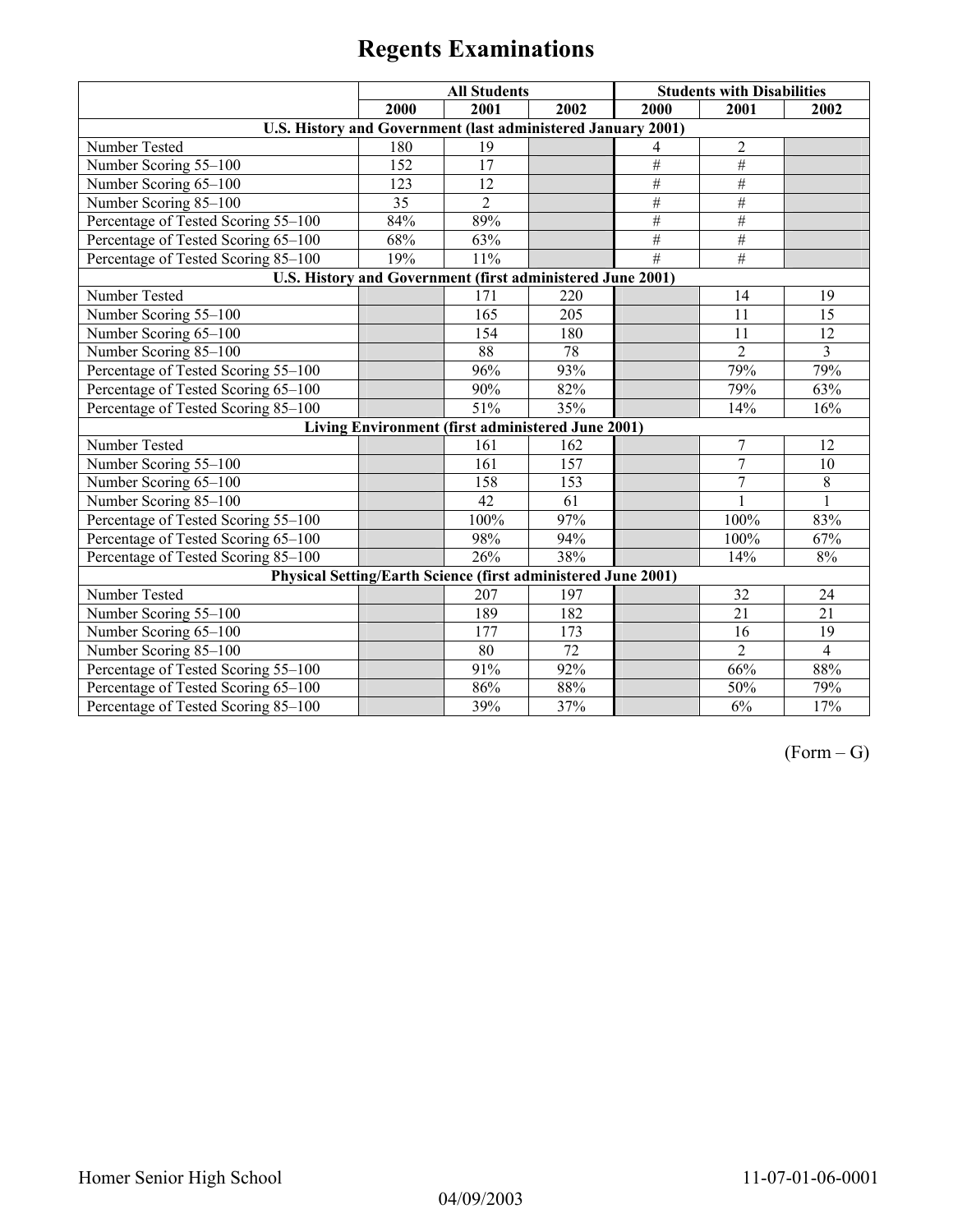## **Average Grade Enrollment**

#### **All Students**

| Year | Grade 9<br><b>Enrollment</b><br>(June) | Grade 10<br>Enrollment<br>(June) | Grade 11<br><b>Enrollment</b><br>(June) | Grade 12<br><b>Enrollment</b><br>(June) | AGE* |
|------|----------------------------------------|----------------------------------|-----------------------------------------|-----------------------------------------|------|
| 2000 | 240                                    | 188                              | 165                                     | 191                                     | 196  |
| 2001 | 227                                    | 221                              | 182                                     | 171                                     | 200  |
| 2002 | 203                                    | 201                              | 211                                     | 185                                     | 200  |

\*In schools with no grade 9–12 enrollment, AGE is the grade 8 enrollment as reported through LEAP.

#### **Students with Disabilities**

| Year | Grade 9<br><b>Enrollment</b><br>(June) | <b>Grade 10</b><br><b>Enrollment</b><br>(June) | Grade 11<br><b>Enrollment</b><br>(June) | Grade 12<br><b>Enrollment</b><br>(June) | AGE* |
|------|----------------------------------------|------------------------------------------------|-----------------------------------------|-----------------------------------------|------|
| 2000 | 37                                     | 29                                             | 33                                      | 22                                      | 30   |
| 2001 | 50                                     | 40                                             | 26                                      | 32                                      | J.   |
| 2002 | 27                                     | 42                                             | 19                                      | 20                                      | 27   |

\*In schools with no grade 9–12 enrollment, AGE is the grade 8 enrollment as reported through LEAP.

(Form – H)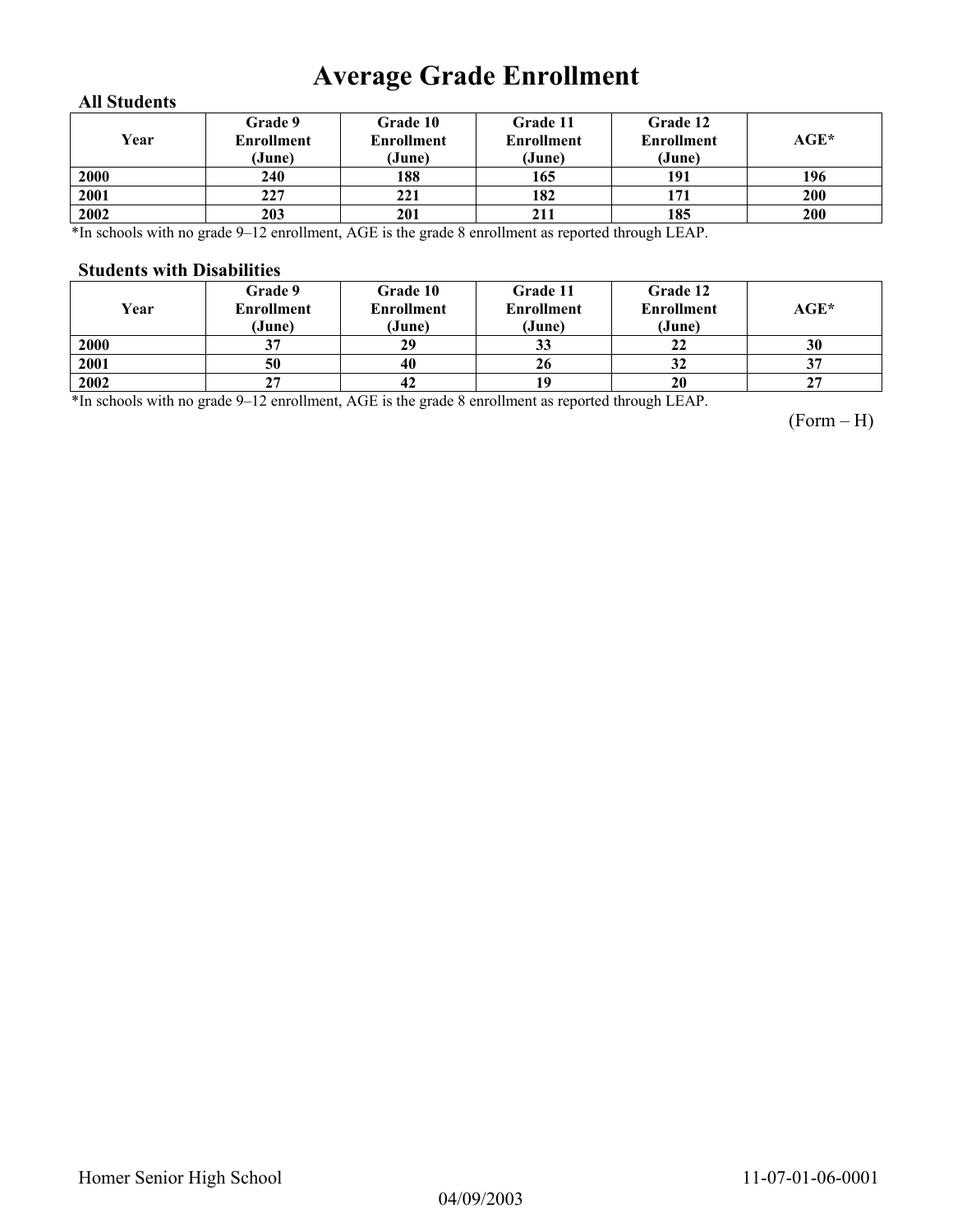|                                       | <b>All Students</b> |                              |                  | <b>Students with Disabilities</b> |                  |                  |  |
|---------------------------------------|---------------------|------------------------------|------------------|-----------------------------------|------------------|------------------|--|
|                                       | 2000                | 2001                         | 2002             | 2000                              | 2001             | 2002             |  |
| <b>Average Grade Enrollment (AGE)</b> | 196                 | 200                          | 200              | 30                                | 37               | 27               |  |
|                                       |                     | <b>Comprehensive French</b>  |                  |                                   |                  |                  |  |
| Number Tested                         | 23                  | 21                           | 44               | $\mathbf{0}$                      | $\mathbf{0}$     | $\mathbf{0}$     |  |
| Number Scoring 55-100                 | $\overline{23}$     | $\overline{21}$              | $\overline{43}$  | $\overline{0}$                    | $\overline{0}$   | $\overline{0}$   |  |
| Number Scoring 65-100                 | $\overline{23}$     | $\overline{20}$              | 40               | $\overline{0}$                    | $\overline{0}$   | $\boldsymbol{0}$ |  |
| Number Scoring 85-100                 | 11                  | 13                           | 17               | $\mathbf{0}$                      | $\mathbf{0}$     | $\mathbf{0}$     |  |
| Percentage of AGE Tested              | 12%                 | 10%                          | 22%              | 0%                                | 0%               | 0%               |  |
| Percentage of AGE Scoring 55-100      | 12%                 | 10%                          | 21%              | 0%                                | 0%               | 0%               |  |
| Percentage of AGE Scoring 65-100      | 12%                 | 10%                          | 20%              | $0\%$                             | $0\%$            | $0\%$            |  |
| Percentage of AGE Scoring 85-100      | 6%                  | $7\%$                        | 9%               | 0%                                | $0\%$            | $\overline{0\%}$ |  |
| Percentage of Tested Scoring 65-100   | 100%                | 95%                          | 91%              | $0\%$                             | 0%               | $0\%$            |  |
|                                       |                     | <b>Comprehensive Italian</b> |                  |                                   |                  |                  |  |
| Number Tested                         | $\theta$            | $\theta$                     | $\boldsymbol{0}$ | $\boldsymbol{0}$                  | $\theta$         | $\mathbf{0}$     |  |
| Number Scoring 55-100                 | $\boldsymbol{0}$    | $\boldsymbol{0}$             | $\boldsymbol{0}$ | $\boldsymbol{0}$                  | $\boldsymbol{0}$ | $\boldsymbol{0}$ |  |
| Number Scoring 65-100                 | $\overline{0}$      | $\overline{0}$               | $\boldsymbol{0}$ | $\overline{0}$                    | $\mathbf{0}$     | $\boldsymbol{0}$ |  |
| Number Scoring 85-100                 | $\mathbf{0}$        | $\overline{0}$               | $\overline{0}$   | $\overline{0}$                    | $\overline{0}$   | $\overline{0}$   |  |
| Percentage of AGE Tested              | 0%                  | 0%                           | 0%               | 0%                                | 0%               | 0%               |  |
| Percentage of AGE Scoring 55-100      | $0\%$               | $0\%$                        | $0\%$            | 0%                                | $0\%$            | $0\%$            |  |
| Percentage of AGE Scoring 65-100      | 0%                  | 0%                           | 0%               | 0%                                | 0%               | 0%               |  |
| Percentage of AGE Scoring 85-100      | 0%                  | 0%                           | 0%               | 0%                                | 0%               | 0%               |  |
| Percentage of Tested Scoring 65-100   | 0%                  | 0%                           | 0%               | 0%                                | 0%               | $\overline{0\%}$ |  |
|                                       |                     | <b>Comprehensive German</b>  |                  |                                   |                  |                  |  |
| Number Tested                         | 6                   | 15                           | 17               | $\boldsymbol{0}$                  | 1                | $\boldsymbol{0}$ |  |
| Number Scoring 55-100                 | 6                   | $\overline{15}$              | 17               | $\overline{0}$                    | #                | $\overline{0}$   |  |
| Number Scoring 65-100                 | 6                   | 14                           | 16               | $\boldsymbol{0}$                  | $\overline{\#}$  | $\boldsymbol{0}$ |  |
| Number Scoring 85-100                 | 5                   | $\overline{8}$               | $\overline{6}$   | $\overline{0}$                    | $\overline{\#}$  | $\overline{0}$   |  |
| Percentage of AGE Tested              | 3%                  | 7%                           | 9%               | 0%                                | $\#$             | 0%               |  |
| Percentage of AGE Scoring 55-100      | 3%                  | 7%                           | 9%               | $0\%$                             | $\#$             | $0\%$            |  |
| Percentage of AGE Scoring 65-100      | 3%                  | 7%                           | $8\%$            | $0\%$                             | $\overline{\#}$  | $0\%$            |  |
| Percentage of AGE Scoring 85-100      | 3%                  | 4%                           | 3%               | 0%                                | #                | 0%               |  |
| Percentage of Tested Scoring 65-100   | 100%                | 93%                          | 94%              | 0%                                | #                | 0%               |  |
| <b>Comprehensive Hebrew</b>           |                     |                              |                  |                                   |                  |                  |  |
| Number Tested                         | $\theta$            | $\mathbf{0}$                 | $\boldsymbol{0}$ | $\boldsymbol{0}$                  | $\boldsymbol{0}$ | $\boldsymbol{0}$ |  |
| Number Scoring 55-100                 | $\overline{0}$      | $\overline{0}$               | $\Omega$         | $\overline{0}$                    | $\overline{0}$   | $\theta$         |  |
| Number Scoring 65-100                 | $\boldsymbol{0}$    | $\overline{0}$               | $\boldsymbol{0}$ | $\overline{0}$                    | $\boldsymbol{0}$ | $\boldsymbol{0}$ |  |
| Number Scoring 85-100                 | $\boldsymbol{0}$    | $\boldsymbol{0}$             | $\boldsymbol{0}$ | $\boldsymbol{0}$                  | $\boldsymbol{0}$ | $\boldsymbol{0}$ |  |
| Percentage of AGE Tested              | 0%                  | 0%                           | 0%               | 0%                                | 0%               | 0%               |  |
| Percentage of AGE Scoring 55-100      | 0%                  | 0%                           | 0%               | 0%                                | 0%               | 0%               |  |
| Percentage of AGE Scoring 65-100      | $0\%$               | $0\%$                        | $0\%$            | $0\%$                             | $0\%$            | $0\%$            |  |
| Percentage of AGE Scoring 85-100      | 0%                  | 0%                           | 0%               | 0%                                | $0\%$            | 0%               |  |
| Percentage of Tested Scoring 65-100   | 0%                  | 0%                           | 0%               | 0%                                | 0%               | 0%               |  |

(Form – I)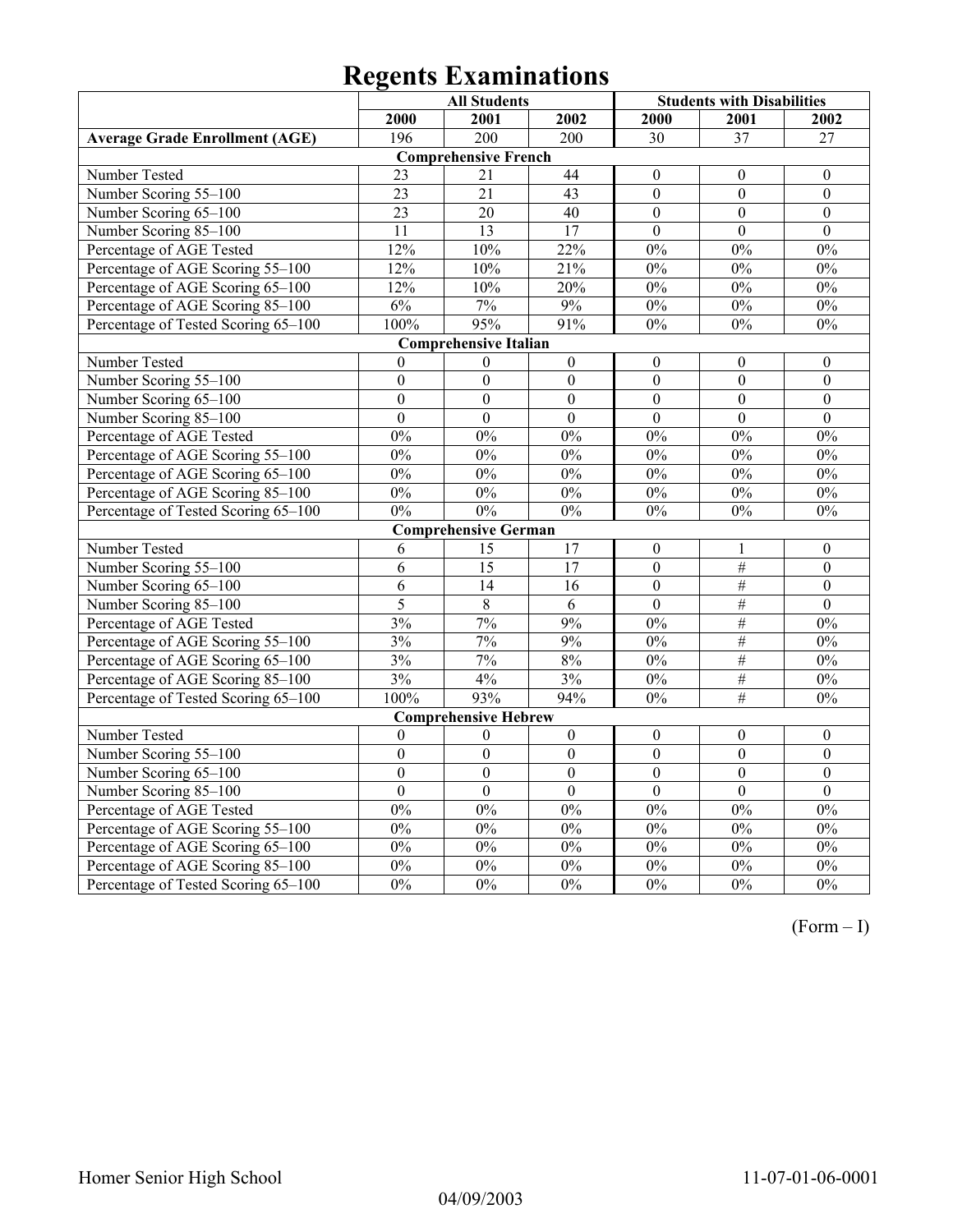|                                       | <b>All Students</b> |                            |                  | <b>Students with Disabilities</b> |                |                |  |  |
|---------------------------------------|---------------------|----------------------------|------------------|-----------------------------------|----------------|----------------|--|--|
|                                       | 2000                | 2001                       | 2002             | 2000                              | 2001           | 2002           |  |  |
| <b>Average Grade Enrollment (AGE)</b> | 196                 | <b>200</b>                 | <b>200</b>       | 30                                | 37             | 27             |  |  |
| <b>Comprehensive Spanish</b>          |                     |                            |                  |                                   |                |                |  |  |
| Number Tested                         | 39                  | 76                         | 62               |                                   | $\overline{2}$ | $\theta$       |  |  |
| Number Scoring 55-100                 | 39                  | 75                         | 61               | #                                 | #              | $\theta$       |  |  |
| Number Scoring 65-100                 | 37                  | 72                         | 56               | $\#$                              | $\#$           | $\overline{0}$ |  |  |
| Number Scoring 85-100                 | 15                  | 46                         | 17               | #                                 | #              | $\theta$       |  |  |
| Percentage of AGE Tested              | 20%                 | 38%                        | 31%              | $\#$                              | $\#$           | $0\%$          |  |  |
| Percentage of AGE Scoring 55-100      | 20%                 | 38%                        | 30%              | $\#$                              | $\#$           | $0\%$          |  |  |
| Percentage of AGE Scoring 65-100      | 19%                 | 36%                        | 28%              | #                                 | #              | 0%             |  |  |
| Percentage of AGE Scoring 85-100      | 8%                  | 23%                        | 9%               | #                                 | #              | $0\%$          |  |  |
| Percentage of Tested Scoring 65-100   | 95%                 | 95%                        | 90%              | #                                 | #              | $0\%$          |  |  |
|                                       |                     | <b>Comprehensive Latin</b> |                  |                                   |                |                |  |  |
| Number Tested                         | 0                   | 0                          | $\boldsymbol{0}$ | $\boldsymbol{0}$                  | $\theta$       | $\overline{0}$ |  |  |
| Number Scoring 55-100                 | $\theta$            | $\theta$                   | $\theta$         | $\theta$                          | $\theta$       | $\theta$       |  |  |
| Number Scoring 65-100                 | $\mathbf{0}$        | $\boldsymbol{0}$           | $\boldsymbol{0}$ | $\boldsymbol{0}$                  | $\theta$       | $\theta$       |  |  |
| Number Scoring 85-100                 | $\theta$            | $\theta$                   | $\theta$         | $\theta$                          | $\theta$       | $\Omega$       |  |  |
| Percentage of AGE Tested              | $0\%$               | 0%                         | $0\%$            | 0%                                | $0\%$          | $0\%$          |  |  |
| Percentage of AGE Scoring 55-100      | $0\%$               | $0\%$                      | $0\%$            | $0\%$                             | 0%             | $0\%$          |  |  |
| Percentage of AGE Scoring 65-100      | $0\%$               | $0\%$                      | $0\%$            | $0\%$                             | 0%             | 0%             |  |  |
| Percentage of AGE Scoring 85-100      | $0\%$               | $0\%$                      | $0\%$            | $0\%$                             | $0\%$          | $0\%$          |  |  |
| Percentage of Tested Scoring 65-100   | $0\%$               | $0\%$                      | $0\%$            | $0\%$                             | $0\%$          | $0\%$          |  |  |

 $(Form - J)$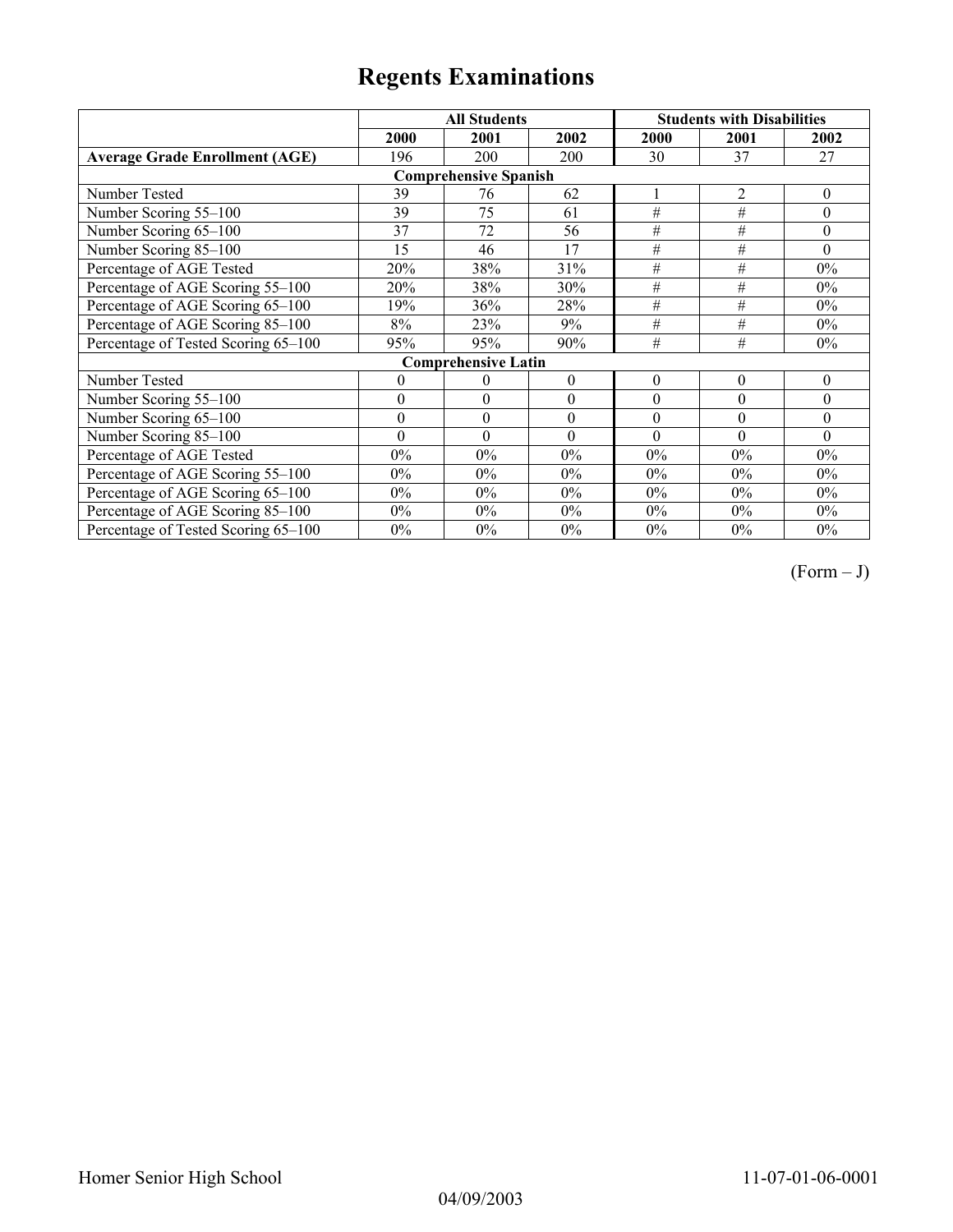|                                           | <b>All Students</b>                          |                                          |                  | <b>Students with Disabilities</b> |                  |                  |  |  |
|-------------------------------------------|----------------------------------------------|------------------------------------------|------------------|-----------------------------------|------------------|------------------|--|--|
|                                           | 2000                                         | 2001                                     | 2002             | 2000                              | 2001             | 2002             |  |  |
| <b>Average Grade Enrollment (AGE)</b>     | 196                                          | 200                                      | 200              | 30                                | 37               | 27               |  |  |
|                                           |                                              | <b>Sequential Mathematics, Course II</b> |                  |                                   |                  |                  |  |  |
| Number Tested                             | 178                                          | 153                                      | 146              | $\boldsymbol{0}$                  | 5                | $\overline{c}$   |  |  |
| Number Scoring 55-100                     | 160                                          | 124                                      | 133              | $\mathbf{0}$                      | $\overline{3}$   | $\#$             |  |  |
| Number Scoring 65-100                     | 147                                          | 107                                      | 125              | $\overline{0}$                    | 1                | $\#$             |  |  |
| Number Scoring 85-100                     | 85                                           | 46                                       | 65               | $\overline{0}$                    | $\overline{0}$   | $\#$             |  |  |
| Percentage of AGE Tested                  | 91%                                          | 77%                                      | 73%              | 0%                                | 14%              | $\#$             |  |  |
| Percentage of AGE Scoring 55-100          | 82%                                          | 62%                                      | 67%              | 0%                                | 8%               | $\#$             |  |  |
| Percentage of AGE Scoring 65-100          | 75%                                          | 54%                                      | 62%              | $0\%$                             | 3%               | $\#$             |  |  |
| Percentage of AGE Scoring 85-100          | 43%                                          | 23%                                      | 33%              | 0%                                | $0\%$            | $\overline{\#}$  |  |  |
| Percentage of Tested Scoring 65-100       | 83%                                          | 70%                                      | 86%              | $0\%$                             | 20%              | $\overline{\#}$  |  |  |
| <b>Sequential Mathematics, Course III</b> |                                              |                                          |                  |                                   |                  |                  |  |  |
| Number Tested                             | 107                                          | 163                                      | 89               | $\boldsymbol{0}$                  | $\overline{2}$   | 1                |  |  |
| Number Scoring 55-100                     | 95                                           | 147                                      | 81               | $\mathbf{0}$                      | #                | $\overline{\#}$  |  |  |
| Number Scoring 65-100                     | 80                                           | 126                                      | 75               | $\mathbf{0}$                      | $\overline{\#}$  | $\#$             |  |  |
| Number Scoring 85-100                     | 34                                           | 57                                       | $\overline{37}$  | $\mathbf{0}$                      | $\overline{\#}$  | #                |  |  |
| Percentage of AGE Tested                  | 55%                                          | 81%                                      | 45%              | $0\%$                             | $\overline{\#}$  | #                |  |  |
| Percentage of AGE Scoring 55-100          | 48%                                          | 73%                                      | 41%              | 0%                                | $\overline{\#}$  | #                |  |  |
| Percentage of AGE Scoring 65-100          | 41%                                          | 63%                                      | 38%              | $0\%$                             | $\overline{\#}$  | #                |  |  |
| Percentage of AGE Scoring 85-100          | 17%                                          | 28%                                      | 18%              | $0\%$                             | $\overline{\#}$  | $\overline{\#}$  |  |  |
| Percentage of Tested Scoring 65-100       | 75%                                          | 77%                                      | 84%              | $0\%$                             | $\overline{\#}$  | $\overline{\#}$  |  |  |
|                                           | Mathematics B (first administered June 2001) |                                          |                  |                                   |                  |                  |  |  |
| Number Tested                             |                                              | $\boldsymbol{0}$                         | $\boldsymbol{0}$ |                                   | $\boldsymbol{0}$ | $\boldsymbol{0}$ |  |  |
| Number Scoring 55-100                     |                                              | $\boldsymbol{0}$                         | $\boldsymbol{0}$ |                                   | $\mathbf{0}$     | $\boldsymbol{0}$ |  |  |
| Number Scoring 65-100                     |                                              | $\boldsymbol{0}$                         | $\boldsymbol{0}$ |                                   | $\boldsymbol{0}$ | $\boldsymbol{0}$ |  |  |
| Number Scoring 85-100                     |                                              | $\mathbf{0}$                             | $\mathbf{0}$     |                                   | $\theta$         | $\mathbf{0}$     |  |  |
| Percentage of AGE Tested                  |                                              | 0%                                       | 0%               |                                   | $0\%$            | $0\%$            |  |  |
| Percentage of AGE Scoring 55-100          |                                              | 0%                                       | $0\%$            |                                   | $0\%$            | $0\%$            |  |  |
| Percentage of AGE Scoring 65-100          |                                              | 0%                                       | $0\%$            |                                   | $0\%$            | $0\%$            |  |  |
| Percentage of AGE Scoring 85-100          |                                              | $0\%$                                    | $0\%$            |                                   | $0\%$            | $0\%$            |  |  |
| Percentage of Tested Scoring 65-100       |                                              | $0\%$                                    | $0\%$            |                                   | $0\%$            | $0\%$            |  |  |

 $(Form - K)$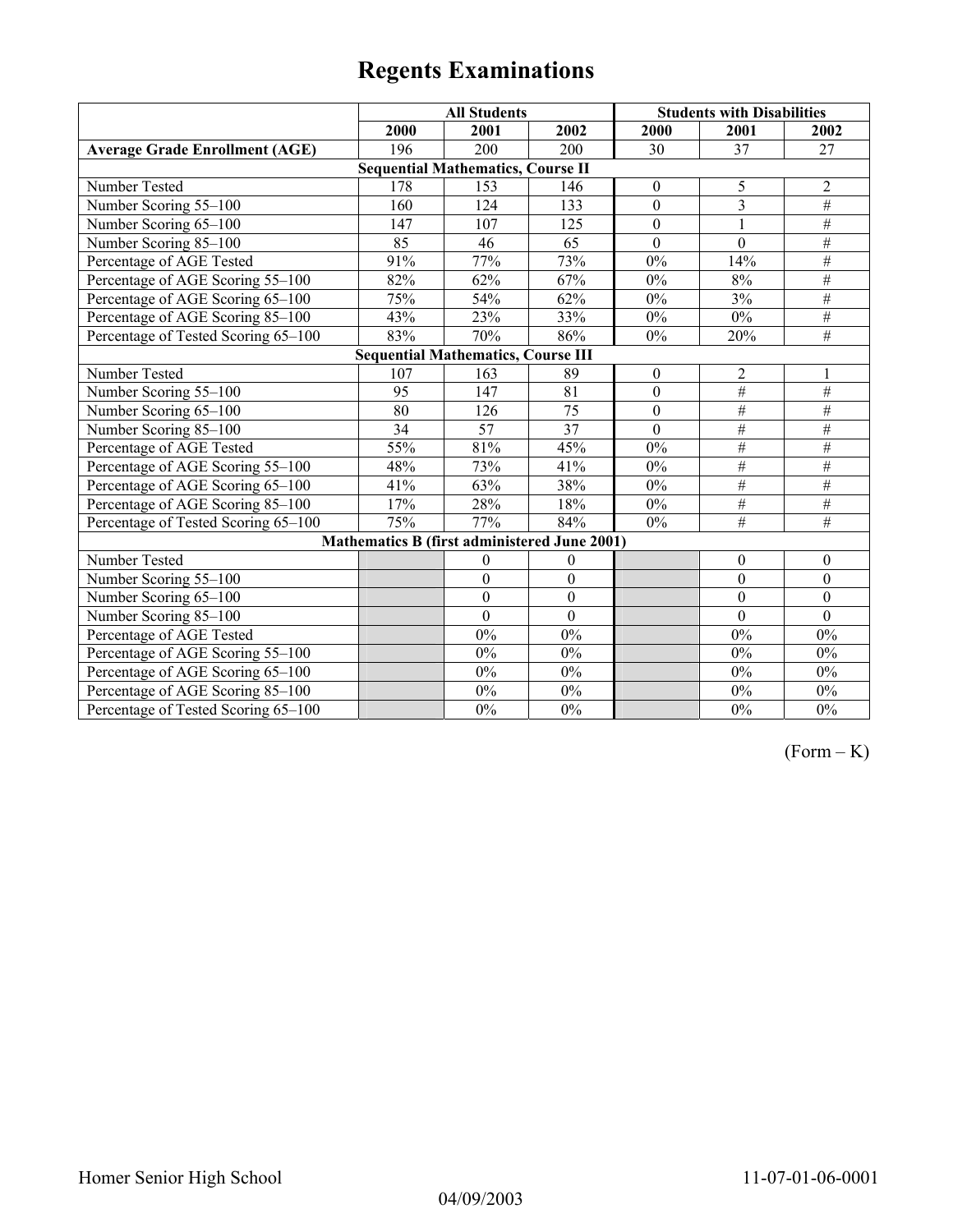|                                                 | <b>All Students</b> |                                                       |                 | <b>Students with Disabilities</b> |                  |              |  |  |
|-------------------------------------------------|---------------------|-------------------------------------------------------|-----------------|-----------------------------------|------------------|--------------|--|--|
|                                                 | 2000                | 2001                                                  | 2002            | 2000                              | 2001             | 2002         |  |  |
| <b>Average Grade Enrollment (AGE)</b>           | 196                 | 200                                                   | 200             | 30                                | 37               | 27           |  |  |
|                                                 |                     | <b>Earth Science (last administered January 2001)</b> |                 |                                   |                  |              |  |  |
| Number Tested                                   | 212                 | 35                                                    |                 | 8                                 | $\theta$         |              |  |  |
| Number Scoring 55-100                           | 196                 | 22                                                    |                 | 8                                 | $\mathbf{0}$     |              |  |  |
| Number Scoring 65-100                           | 163                 | 16                                                    |                 | $\overline{7}$                    | $\mathbf{0}$     |              |  |  |
| Number Scoring 85-100                           | 66                  | $\mathbf{0}$                                          |                 |                                   | $\Omega$         |              |  |  |
| Percentage of AGE Tested                        | 108%                | 17%                                                   |                 | 27%                               | $0\%$            |              |  |  |
| Percentage of AGE Scoring 55-100                | 100%                | 11%                                                   |                 | 27%                               | $0\%$            |              |  |  |
| Percentage of AGE Scoring 65-100                | 83%                 | 8%                                                    |                 | 23%                               | $0\%$            |              |  |  |
| Percentage of AGE Scoring 85-100                | 34%                 | $0\%$                                                 |                 | 3%                                | $0\%$            |              |  |  |
| Percentage of Tested Scoring 65-100             | 77%                 | 46%                                                   |                 | 88%                               | $0\%$            |              |  |  |
| <b>Biology (last administered January 2001)</b> |                     |                                                       |                 |                                   |                  |              |  |  |
| Number Tested                                   | 182                 | 24                                                    |                 | $\boldsymbol{0}$                  | $\boldsymbol{0}$ |              |  |  |
| Number Scoring 55-100                           | 172                 | 22                                                    |                 | $\theta$                          | $\boldsymbol{0}$ |              |  |  |
| Number Scoring 65-100                           | 145                 | $\overline{17}$                                       |                 | $\mathbf{0}$                      | $\mathbf{0}$     |              |  |  |
| Number Scoring 85-100                           | 38                  | 3                                                     |                 | $\mathbf{0}$                      | $\mathbf{0}$     |              |  |  |
| Percentage of AGE Tested                        | 93%                 | 12%                                                   |                 | 0%                                | $0\%$            |              |  |  |
| Percentage of AGE Scoring 55-100                | 88%                 | 11%                                                   |                 | 0%                                | $0\%$            |              |  |  |
| Percentage of AGE Scoring 65-100                | 74%                 | 9%                                                    |                 | $0\%$                             | $0\%$            |              |  |  |
| Percentage of AGE Scoring 85-100                | 19%                 | $1\%$                                                 |                 | $0\%$                             | $0\%$            |              |  |  |
| Percentage of Tested Scoring 65-100             | 80%                 | 71%                                                   |                 | $0\%$                             | $0\%$            |              |  |  |
|                                                 |                     | <b>Chemistry (last administered January 2002)</b>     |                 |                                   |                  |              |  |  |
| Number Tested                                   | 84                  | 122                                                   |                 | $\overline{4}$                    | 3                | $\Omega$     |  |  |
| Number Scoring 55-100                           | 74                  | 116                                                   | $\overline{\#}$ | $\#$                              | #                | $\mathbf{0}$ |  |  |
| Number Scoring 65-100                           | 66                  | 106                                                   | $\#$            | #                                 | #                | $\mathbf{0}$ |  |  |
| Number Scoring 85-100                           | 15                  | 38                                                    | $\#$            | $\overline{\#}$                   | $\overline{\#}$  | $\mathbf{0}$ |  |  |
| Percentage of AGE Tested                        | 43%                 | 61%                                                   | $\overline{\#}$ | #                                 | #                | $0\%$        |  |  |
| Percentage of AGE Scoring 55-100                | 38%                 | 58%                                                   | $\overline{\#}$ | #                                 | #                | $0\%$        |  |  |
| Percentage of AGE Scoring 65-100                | 34%                 | 53%                                                   | $\overline{\#}$ | #                                 | #                | 0%           |  |  |
| Percentage of AGE Scoring 85-100                | $8\%$               | 19%                                                   | $\#$            | $\overline{\#}$                   | $\overline{\#}$  | $0\%$        |  |  |
| Percentage of Tested Scoring 65-100             | 79%                 | 87%                                                   | #               | #                                 | $\#$             | $0\%$        |  |  |

 $(Form - L)$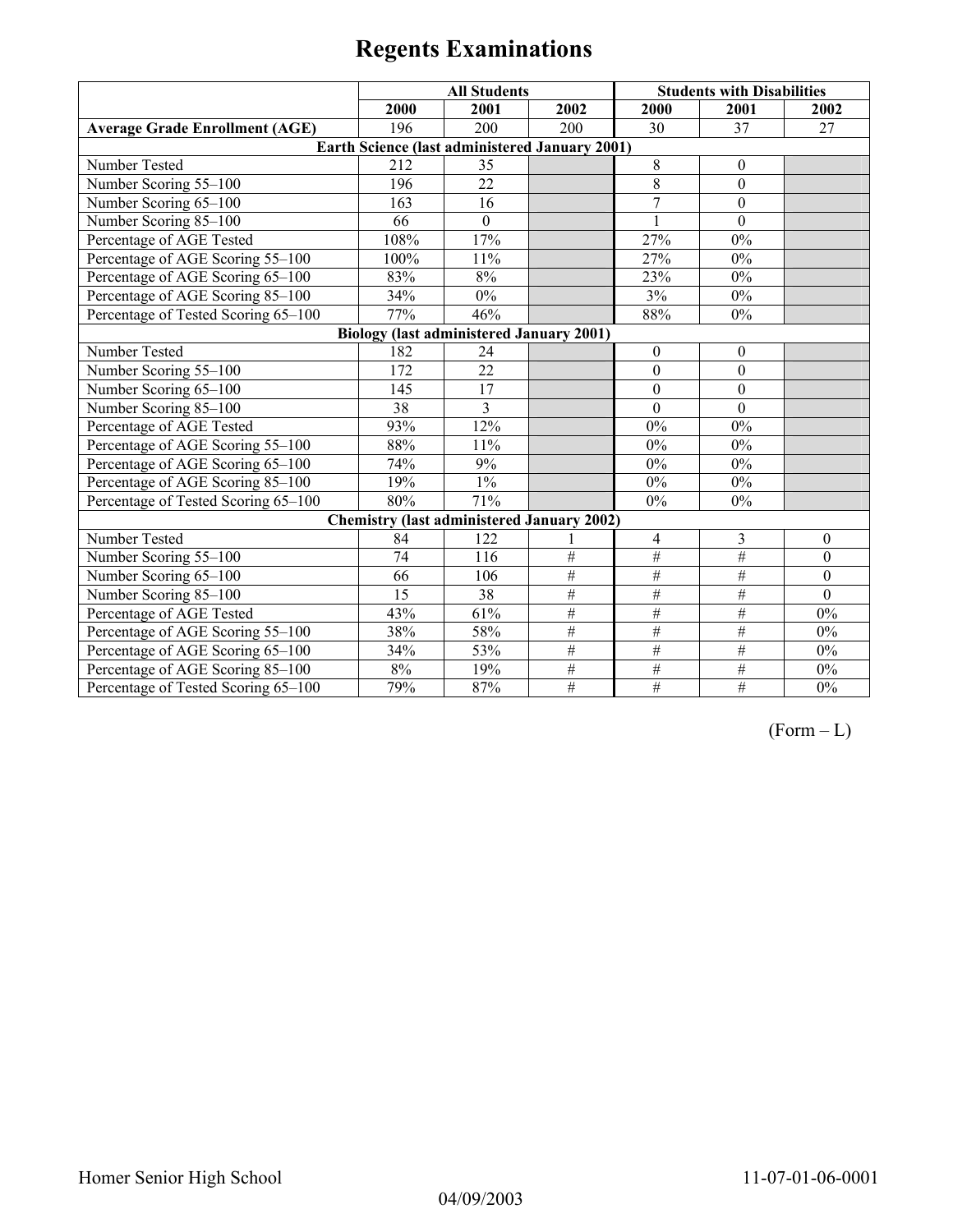|                                                           | <b>All Students</b> |                                                         |                  |                | <b>Students with Disabilities</b> |                  |  |  |
|-----------------------------------------------------------|---------------------|---------------------------------------------------------|------------------|----------------|-----------------------------------|------------------|--|--|
|                                                           | 2000                | 2001                                                    | 2002             | 2000           | 2001                              | 2002             |  |  |
| <b>Average Grade Enrollment (AGE)</b>                     | 196                 | 200                                                     | 200              | 30             | 37                                | 27               |  |  |
|                                                           |                     | Physics (last administered January 2002)                |                  |                |                                   |                  |  |  |
| Number Tested                                             | 55                  | 40                                                      | $\Omega$         | $\overline{2}$ | $\overline{2}$                    | $\theta$         |  |  |
| Number Scoring 55-100                                     | 55                  | 40                                                      | $\boldsymbol{0}$ | $\#$           | $\#$                              | $\theta$         |  |  |
| Number Scoring 65-100                                     | 53                  | 39                                                      | $\boldsymbol{0}$ | $\#$           | $\#$                              | $\boldsymbol{0}$ |  |  |
| Number Scoring 85-100                                     | 24                  | 12                                                      | $\theta$         | $\#$           | $\overline{\#}$                   | $\theta$         |  |  |
| Percentage of AGE Tested                                  | 28%                 | 20%                                                     | 0%               | $\#$           | $\#$                              | $0\%$            |  |  |
| Percentage of AGE Scoring 55-100                          | 28%                 | 20%                                                     | 0%               | $\#$           | $\#$                              | $0\%$            |  |  |
| Percentage of AGE Scoring 65-100                          | 27%                 | 20%                                                     | $0\%$            | #              | $\overline{\#}$                   | $0\%$            |  |  |
| Percentage of AGE Scoring 85-100                          | 12%                 | 6%                                                      | $0\%$            | #              | $\overline{\#}$                   | $0\%$            |  |  |
| Percentage of Tested Scoring 65-100                       | 96%                 | 97%                                                     | $0\%$            | #              | $\overline{H}$                    | $0\%$            |  |  |
| Physical Setting/Chemistry (first administered June 2002) |                     |                                                         |                  |                |                                   |                  |  |  |
| Number Tested                                             |                     |                                                         | 129              |                |                                   |                  |  |  |
| Number Scoring 55-100                                     |                     |                                                         | 118              |                |                                   | $\#$             |  |  |
| Number Scoring 65-100                                     |                     |                                                         | 102              |                |                                   | $\#$             |  |  |
| Number Scoring 85-100                                     |                     |                                                         | 22               |                |                                   | $\overline{\#}$  |  |  |
| Percentage of AGE Tested                                  |                     |                                                         | 65%              |                |                                   | #                |  |  |
| Percentage of AGE Scoring 55-100                          |                     |                                                         | 59%              |                |                                   | $\overline{\#}$  |  |  |
| Percentage of AGE Scoring 65-100                          |                     |                                                         | 51%              |                |                                   | $\#$             |  |  |
| Percentage of AGE Scoring 85-100                          |                     |                                                         | 11%              |                |                                   | $\overline{\#}$  |  |  |
| Percentage of Tested Scoring 65-100                       |                     |                                                         | 79%              |                |                                   | $\#$             |  |  |
|                                                           |                     | Physical Setting/Physics (first administered June 2002) |                  |                |                                   |                  |  |  |
| Number Tested                                             |                     |                                                         | 57               |                |                                   | 1                |  |  |
| Number Scoring 55-100                                     |                     |                                                         | $\overline{56}$  |                |                                   | $\overline{\#}$  |  |  |
| Number Scoring 65-100                                     |                     |                                                         | 46               |                |                                   | #                |  |  |
| Number Scoring 85-100                                     |                     |                                                         | 10               |                |                                   | $\#$             |  |  |
| Percentage of AGE Tested                                  |                     |                                                         | 28%              |                |                                   | $\overline{\#}$  |  |  |
| Percentage of AGE Scoring 55-100                          |                     |                                                         | 28%              |                |                                   | $\overline{\#}$  |  |  |
| Percentage of AGE Scoring 65-100                          |                     |                                                         | 23%              |                |                                   | $\#$             |  |  |
| Percentage of AGE Scoring 85-100                          |                     |                                                         | $5\%$            |                |                                   | $\overline{\#}$  |  |  |
| Percentage of Tested Scoring 65-100                       |                     |                                                         | 81%              |                |                                   | #                |  |  |

(Form – M)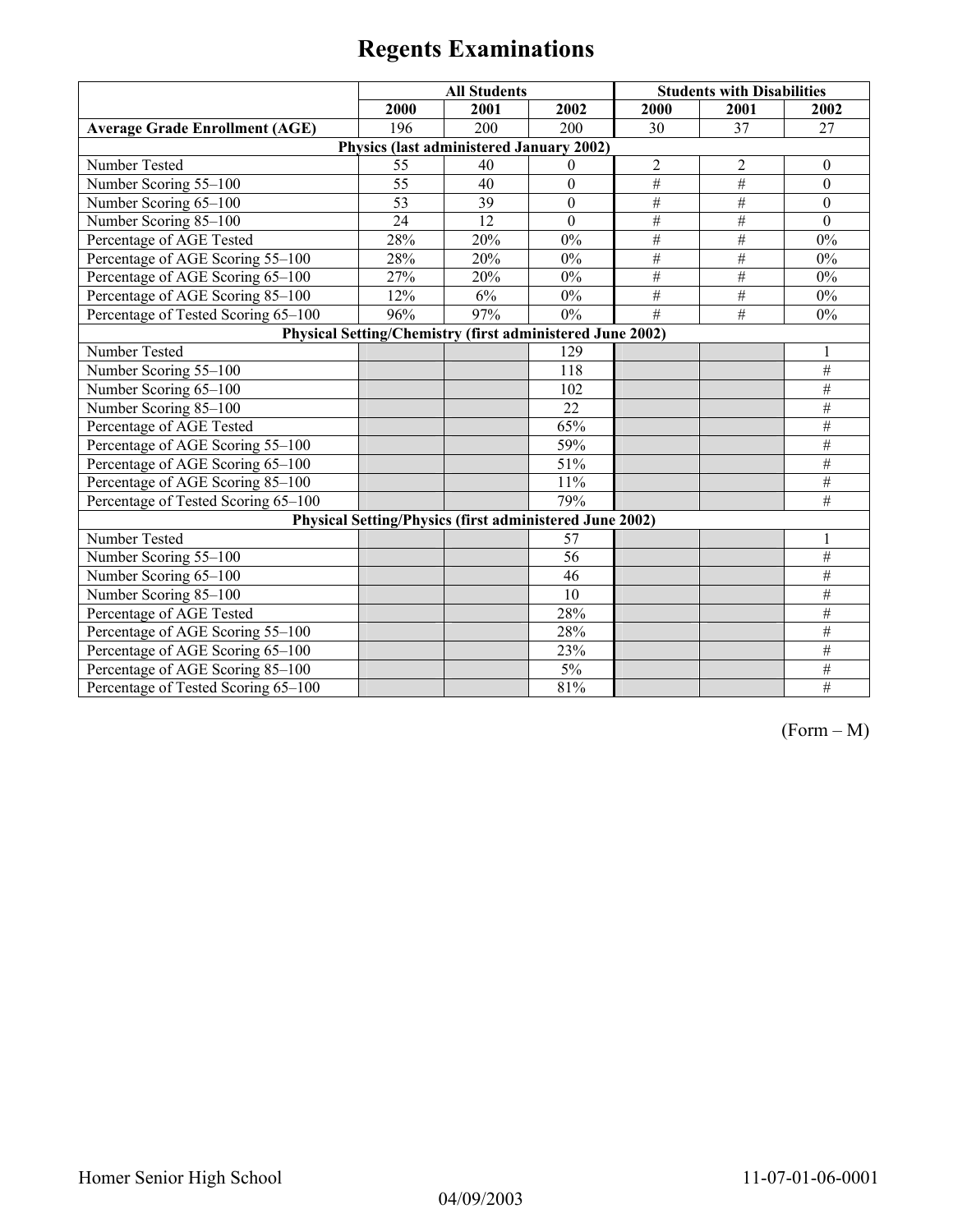## **Introduction to Occupations Examination**

|                                   | 1999–2000         |           | 2000-2001         |           | $2001 - 2002$     |           |
|-----------------------------------|-------------------|-----------|-------------------|-----------|-------------------|-----------|
|                                   | <b>No. Tested</b> | % Passing | <b>No. Tested</b> | % Passing | <b>No. Tested</b> | % Passing |
| <b>General-Education Students</b> | 66                | 73%       | 33                | 100%      |                   | 100%      |
| <b>Students with Disabilities</b> |                   | $0\%$     |                   | 71%       |                   |           |

On school reports, 1999–2000 and 2000–2001 data are for all students with disabilities enrolled in the school. District reports contain data for all students with disabilities enrolled in the district for the 1999–2000, 2000–2001, and 2001–2002 school years.

## **Elementary-Level Social Studies**

|                 |                                   | <b>Number</b><br><b>Tested</b> | $%$ at<br>Level 1 | $%$ at<br><b>Level 2</b> | $%$ at<br>Level 3 | $%$ at<br><b>Level 4</b> |
|-----------------|-----------------------------------|--------------------------------|-------------------|--------------------------|-------------------|--------------------------|
|                 | <b>General-Education Students</b> |                                | 0%                | $0\%$                    | 0%                | $0\%$                    |
| <b>Nov 2001</b> | <b>Students with Disabilities</b> |                                | $0\%$             | $0\%$                    | $0\%$             | $0\%$                    |
|                 | All Students                      |                                | 0%                | $0\%$                    | $0\%$             | $0\%$                    |

### **Middle-Level Social Studies**

|                  |                                   | <b>Number</b><br><b>Tested</b> | $%$ at<br>Level 1 | $%$ at<br>Level 2 | $%$ at<br>Level 3 | $%$ at<br>Level 4 |
|------------------|-----------------------------------|--------------------------------|-------------------|-------------------|-------------------|-------------------|
|                  | <b>General-Education Students</b> |                                | $0\%$             | $0\%$             | 0%                | $0\%$             |
| <b>June 2002</b> | <b>Students with Disabilities</b> |                                | $0\%$             | $0\%$             | $0\%$             | $0\%$             |
|                  | All Students                      |                                | $0\%$             | $0\%$             | $0\%$             | $0\%$             |

 $(Form - N)$